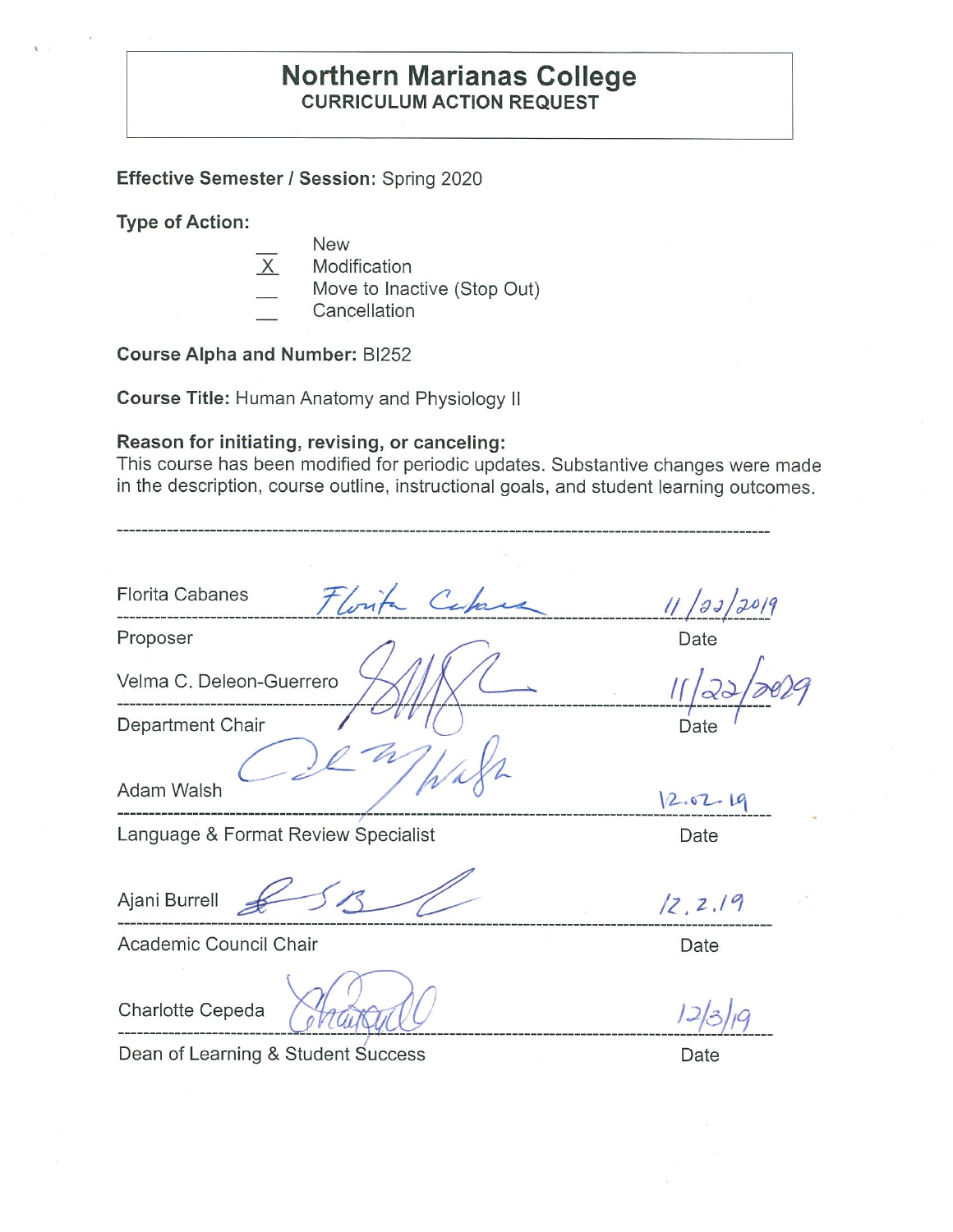# **Northern Marianas College** Page: 2 **Course Guide**

Course: BI252-Human Anatomy and Physiology II

### **1. Department**

Science, Math, Health, and Athletics

### **2. Purpose**

This course will provide students in nursing and health care programs or any other interested students with knowledge of human anatomy and physiology. Human Anatomy and Physiology II is the second course of a two-course sequence of studies.

### **3. Description**

### **A. Required/Recommended Textbook(s) and Related Materials**  Required:

VanPutte, C., Regan, J., Russo, A., & Seeley, R. (2017). Seeley's Anatomy & Physiology (11th ed.). New York: McGraw-Hill Companies, Inc.

Wise, Eric (2017). Laboratory Manual for Seeley's Anatomy & Physiology (11th ed.). New York: McGraw-Hill Companies, Inc.

Recommended: NIA

### **B. Contact Hours**

- **1. Lecture:** 3 per week/ 45 per semester
- **2. Lab:** 3 hours per week/ 45 hours per semester
- **3. Other:** N/A

### **C. Credits**

- **1. Number:** 4
- **2. Type:** Regular degree credits

#### **D. Catalogue Course Description**

This is the second part of a two-semester sequence covering human anatomy and physiology at the biochemical, cellular, microscopic, tissue, and organ levels. This course is designed for those entering professional health care fields, although enrollment is open to all students. Laboratory and field trips are required. Prerequisite: BI251. English Placement Level: EN202. Math Placement Level: MA132. (Offered Fall and Spring)

### **E. Degree or Certificate Requirements Met by Course**

This is a required course for Liberal Arts emphasis in Health and PE; an elective course requirement; and a requirement for the Nursing Degree Program.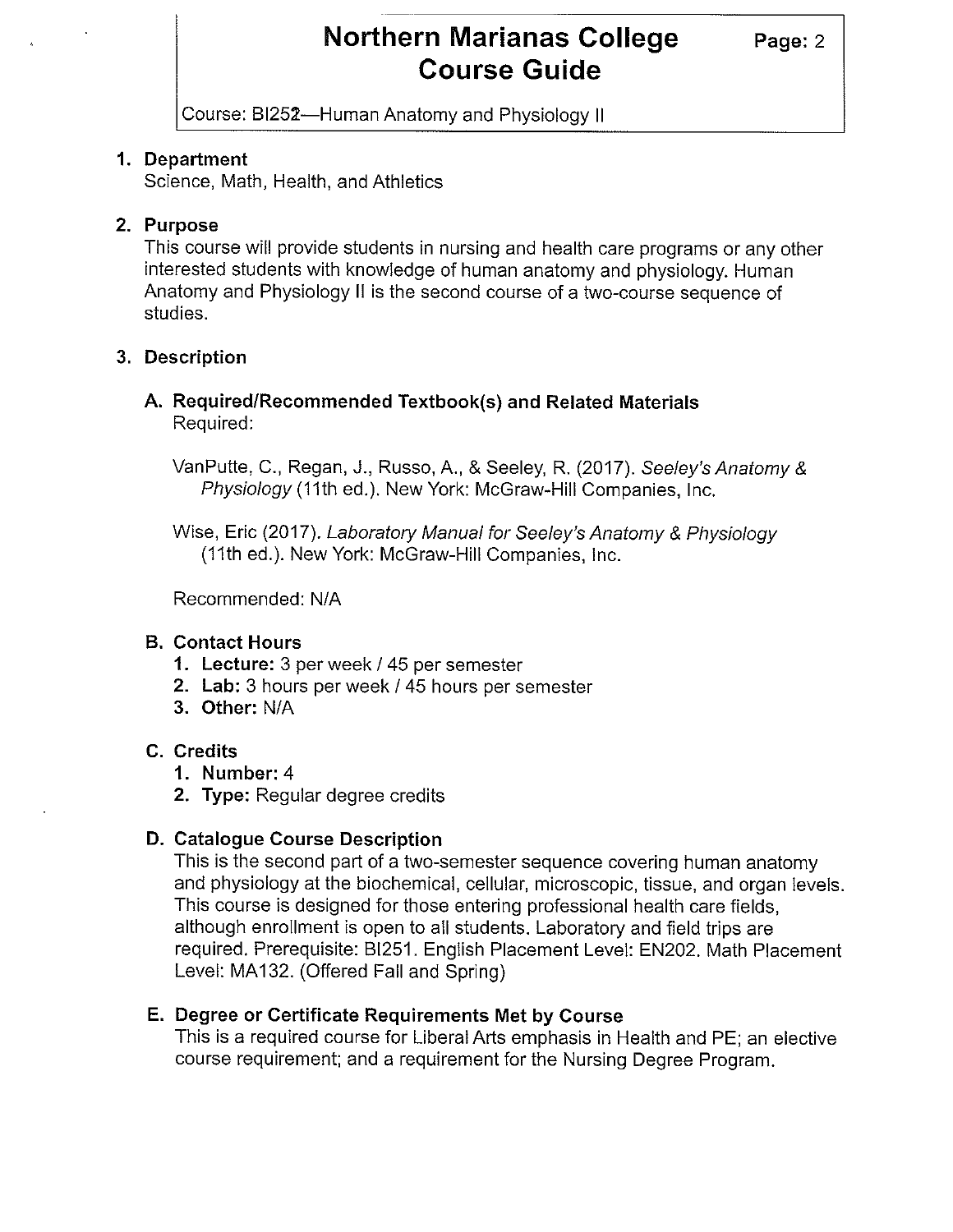# **Northern Marianas College** Page: 3 **Course Guide**

Course: BI252-Human Anatomy and Physiology II

### **F. Course Activities and Design**

This course includes lectures, discussions, group work, laboratory activities, homework and web-based assignments, video and slide presentations, quizzes, tests, field trips, research projects, and oral presentations.

### **4. Course Prerequisite(s); Concurrent Course Enrollment**

Prerequisites: BI251 with a "C" or better for Nursing program and LA with emphasis on Health and PE Concurrent Course Enrollment: None

**Required English/Mathematics Proficiency Level(s)**  English Placement Level: EN202 Mathematics Placement Level: MA 132

#### **5. Estimated Cost of Course; Instructional Resources Needed**

Cost to the Student: Tuition for a 4-credit hour course, laboratory fee, cost of the textbook and lab manual.

Cost to the College: Instructor's salary; science lab/classroom

Instructional resources needed for this course include: replacement of expendable laboratory materials, whiteboard and markers, computer, internet connection, anatomical models, and reference materials.

### **6. Method of Evaluation**

Student grades will be based on assignments, quizzes, tests, projects, presentations, laboratory activities, and reports. NMC's grading and attendance policies will be followed.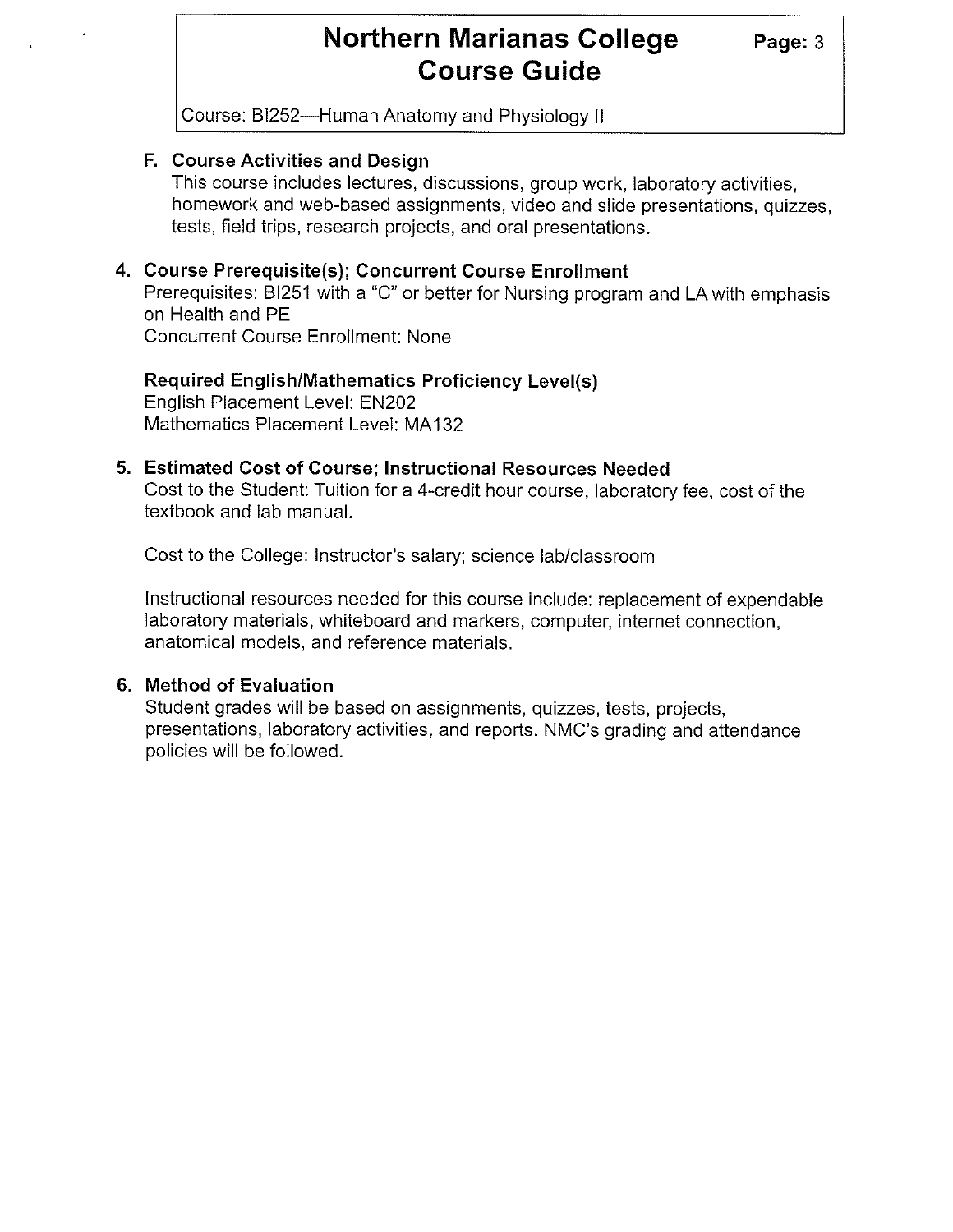# **Northern Marianas College** Page: 4 **Course Guide**

Course: Bl252-Human Anatomy and Physiology II

## **7. Course Outline**

This is a topical outline and does not necessarily indicate the sequence in which the material will be presented.

- 1.0 The Cardiovascular System
	- 1.1 Anatomy and functions of the heart and vessels
	- 1.2. Composition and functions of blood
	- 1.3 Route of blood and lymph
	- 1.4 Hemostasis
	- 1.5 Regulation of heartbeat
	- 1.6 Components and functions of the lymphatic system
- 2.0 The Respiratory System
	- 2.1 Anatomy and physiology of the respiratory system
	- 2.2 Measurement of lung function
	- 2.3 Physical principles of gas exchange
	- 2.4 Regulation of ventilation
- 3.0 The Digestive System
	- 3.1 Anatomy and physiology of the digestive system
	- 3.2 Enzymes of digestion and other chemical substances
- 4.0 Nutrition, Metabolism, and Temperature Regulation
	- 4.1 Nutrition
	- 4.2 Metabolism of organic compounds
	- 4.3 Metabolic rate
	- 4.4 Body temperature and regulation
- 5.0 The Urinary System
	- 5.1 Anatomy and physiology of the urinary system
	- 5.2 Regulation of urine concentration and volume
	- 5.3 Plasma clearance and tubular maximum
- 6.0 Water, Electrolyte, and Acid-Base Balance
	- 6.1 Fluid balance and homeostasis
	- 6.2 Electrolytes
	- 6.3 Regulation of acid-base balance
- 7.0 The Reproductive System
	- 7.1 Anatomy and physiology of the male and female reproductive system
	- 7.2 Female reproductive and menstrual cycle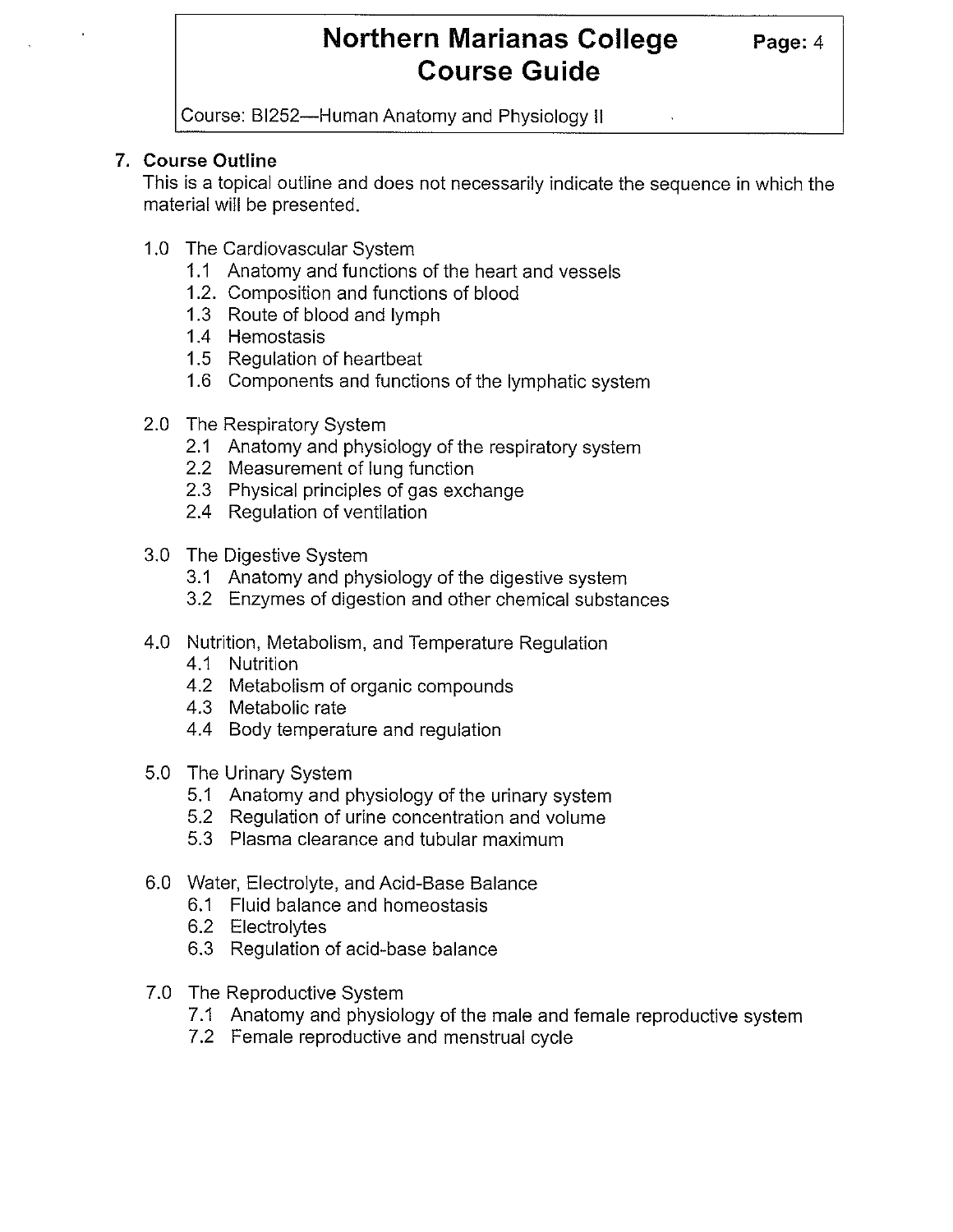# **Northern Marianas College** Page: 5 **Course Guide**

Course: BI252-Human Anatomy and Physiology II

- 8.0 Development, Growth, and Aging
	- 8.1 Prenatal development
	- 8.2 Parturition
	- 8.3 The newborn
	- 8.4 First year after birth
	- 8.5 Aging and death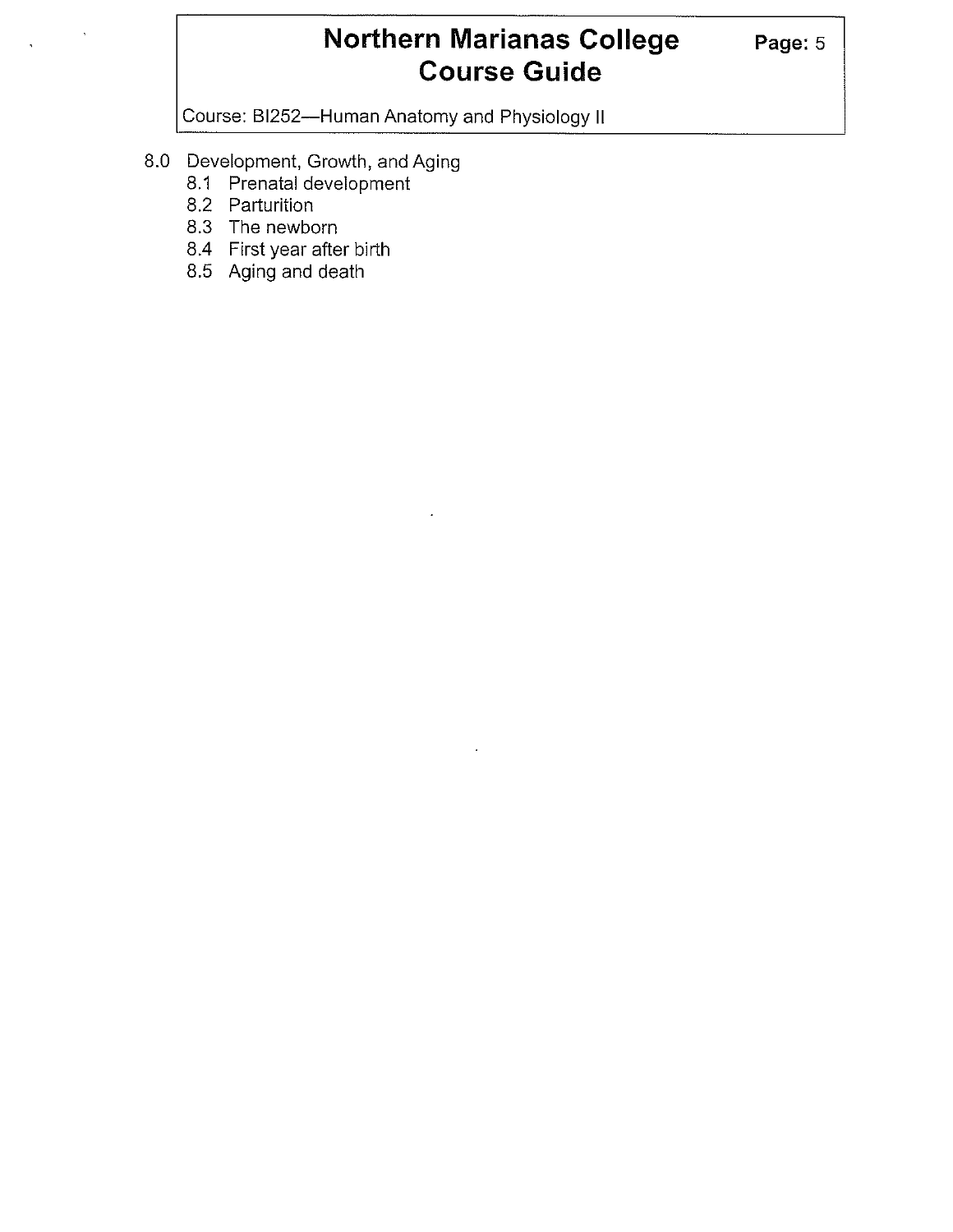# **Northern Marianas College Page: 6 Course Guide**

Course: BI252-Human Anatomy and Physiology II

#### **8. Instructional Goals**

The course will introduce students to:

- 1.0 The structures and functions of the cardiovascular system, lymphatic system, respiratory system, digestive system, urinary system, and reproductive system;
- 2.0 Innate and adaptive immunity;
- 3.0 Basic nutritional concepts and metabolism;
- 4.0 Homeostatic role of buffers in the body's acid-base balance;
- 5.0 Changes in the human body associated with puberty;
- 6.0 The female reproductive cycle: menstruation, menopause, and aging;
- 7.0 Embryonic and fetal development, parturition and changes at birth and first year after birth, aging and death; and
- 8.0 Uses of anatomy and physiology knowledge in real-world situations.